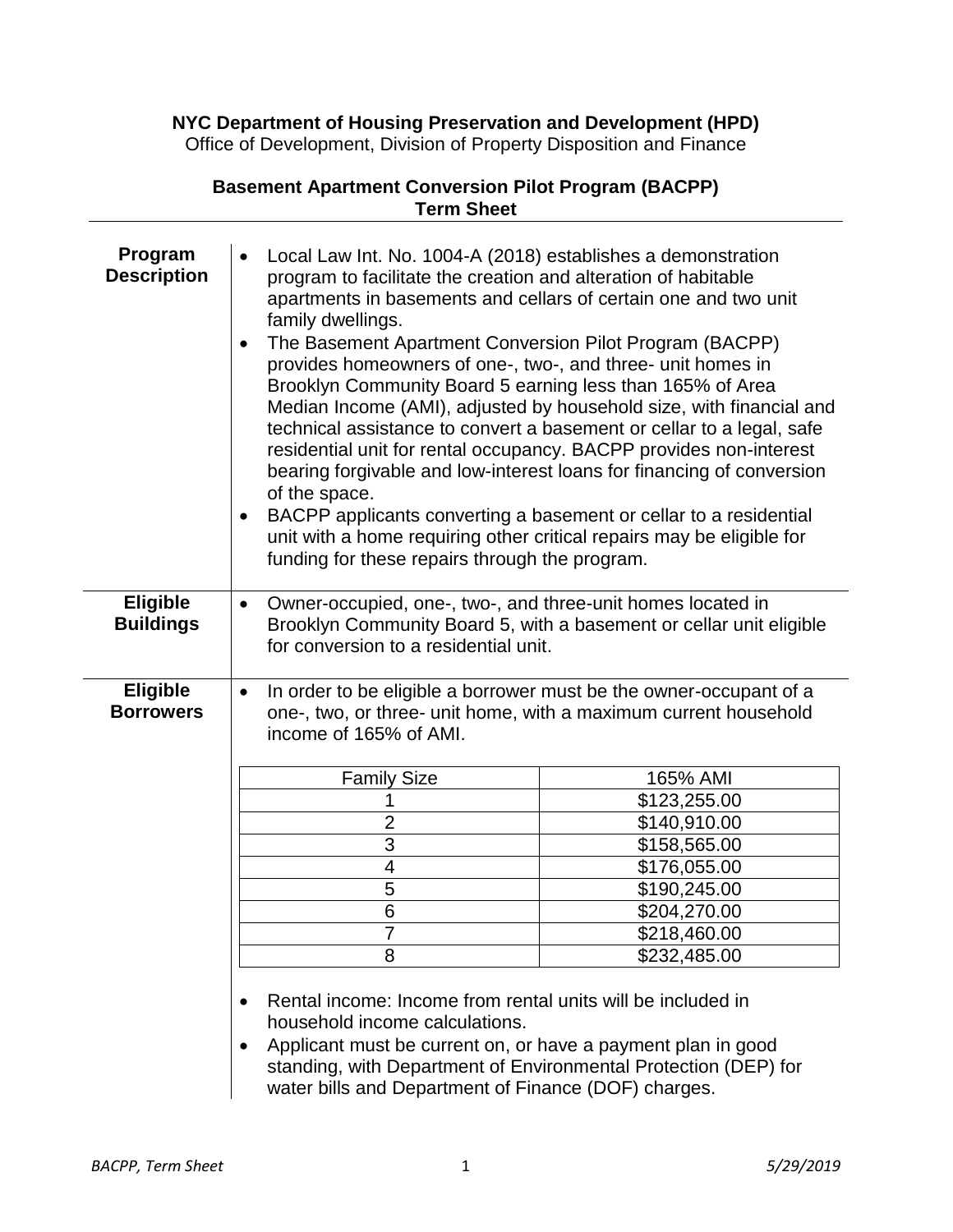|                                  | Applicant must be current with any mortgages or provide<br>$\bullet$<br>documentation that they are on an established payment agreement<br>with their mortgage lender.<br>In the event that an applicant's property has outstanding violations,<br>$\bullet$<br>participation in this pilot is predicated upon correction, which may<br>include concurrent resolution through BACPP.<br>Maximum Debt to Income: 45%. Borrower with Debt to Income in<br>$\bullet$<br>excess of 45% may be eligible to participate upon completion of<br>homeownership counseling. Debt to Income is calculated by adding<br>all monthly household debt and dividing by your net monthly income.<br>Credit History: Applicants with a credit score of less than 640 will be<br>$\bullet$<br>eligible to participate upon completion of homeownership counseling.<br>Loan-to-Value: If all loans secured by the home (i.e. existing debt<br>$\bullet$<br>plus any new private and BACPP loans) have a value that exceeds<br>the post-renovation value of the home, HPD may consider making a<br>conditional grant for the portion of the loan in excess of the value. |
|----------------------------------|-----------------------------------------------------------------------------------------------------------------------------------------------------------------------------------------------------------------------------------------------------------------------------------------------------------------------------------------------------------------------------------------------------------------------------------------------------------------------------------------------------------------------------------------------------------------------------------------------------------------------------------------------------------------------------------------------------------------------------------------------------------------------------------------------------------------------------------------------------------------------------------------------------------------------------------------------------------------------------------------------------------------------------------------------------------------------------------------------------------------------------------------------------|
| <b>Eligible Uses</b>             | Scope of work must address the requirements to legally convert a<br>$\bullet$<br>basement or cellar, and may also include critical home repairs.<br>The BACPP administrator will oversee a pre-qualified list of<br>$\bullet$<br>architects who will develop the scope of work, plans, and                                                                                                                                                                                                                                                                                                                                                                                                                                                                                                                                                                                                                                                                                                                                                                                                                                                          |
|                                  | specifications, in compliance with New York City building codes and<br>which must be acceptable to HPD.                                                                                                                                                                                                                                                                                                                                                                                                                                                                                                                                                                                                                                                                                                                                                                                                                                                                                                                                                                                                                                             |
| <b>HPD Loan</b><br><b>Amount</b> | Maximum loan amount of up to \$120,000 per home. Properties with<br>$\bullet$<br>3-4 units may qualify for additional funds, to be used to cover<br>qualifying, critical home repairs.                                                                                                                                                                                                                                                                                                                                                                                                                                                                                                                                                                                                                                                                                                                                                                                                                                                                                                                                                              |
| <b>HPD Loan</b>                  | The BACPP will offer amortizing or forgivable loans with an interest<br>$\bullet$                                                                                                                                                                                                                                                                                                                                                                                                                                                                                                                                                                                                                                                                                                                                                                                                                                                                                                                                                                                                                                                                   |
| Terms:<br><b>General</b>         | rate ranging from 0% to 5%.<br>Loan terms are based on factors including household income, debt-<br>$\bullet$                                                                                                                                                                                                                                                                                                                                                                                                                                                                                                                                                                                                                                                                                                                                                                                                                                                                                                                                                                                                                                       |
|                                  | to-income ratio (DTI), credit score, and applicant age. These <b>BACPP</b>                                                                                                                                                                                                                                                                                                                                                                                                                                                                                                                                                                                                                                                                                                                                                                                                                                                                                                                                                                                                                                                                          |
|                                  | Lending Criteria are used to identify initial loan terms. See the chart                                                                                                                                                                                                                                                                                                                                                                                                                                                                                                                                                                                                                                                                                                                                                                                                                                                                                                                                                                                                                                                                             |
|                                  | at the end of this section.                                                                                                                                                                                                                                                                                                                                                                                                                                                                                                                                                                                                                                                                                                                                                                                                                                                                                                                                                                                                                                                                                                                         |
|                                  | The initial term of the mortgage is set as follows:<br>$\bullet$<br>Loans will be set at 180 months (15 years)<br>$\circ$                                                                                                                                                                                                                                                                                                                                                                                                                                                                                                                                                                                                                                                                                                                                                                                                                                                                                                                                                                                                                           |
|                                  | Loans are due upon sale or refinancing of the home prior to<br>$\circ$<br>maturity.                                                                                                                                                                                                                                                                                                                                                                                                                                                                                                                                                                                                                                                                                                                                                                                                                                                                                                                                                                                                                                                                 |
|                                  | Cash flow: Monthly loan payments will be set so that the household<br>$\bullet$<br>has at least \$200 monthly cash flow available after household debt<br>obligations are subtracted from household income. Homeowners<br>should work with BACPP administrator to assess household finances<br>and their ability to repay debt incurred through the BACPP.                                                                                                                                                                                                                                                                                                                                                                                                                                                                                                                                                                                                                                                                                                                                                                                          |
|                                  | HPD calculates monthly gross income by adding all sources of<br>$\bullet$<br>income (including rental income).                                                                                                                                                                                                                                                                                                                                                                                                                                                                                                                                                                                                                                                                                                                                                                                                                                                                                                                                                                                                                                      |
|                                  | If the initial loan terms, as provided above, are not affordable, HPD                                                                                                                                                                                                                                                                                                                                                                                                                                                                                                                                                                                                                                                                                                                                                                                                                                                                                                                                                                                                                                                                               |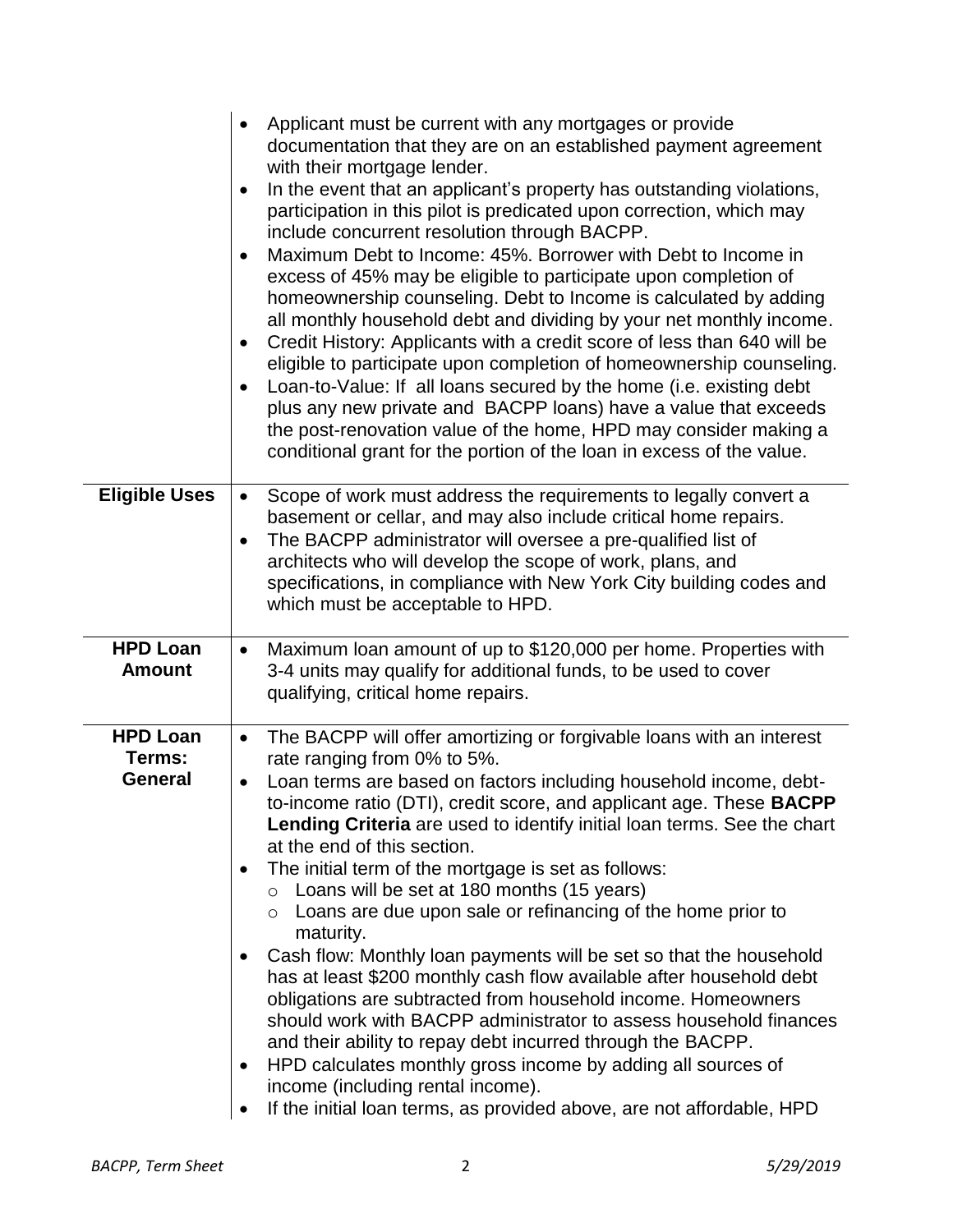|                                                          | may adjust the loan terms in the following sequential order to achieve<br>affordability:<br>1. The initial loan term may be extended up to 360 months;<br>2. The initial interest rate set may be lowered at sequential<br>quarter basis points to as low as 0%;                                                                                                            |                                                                                                                                                                                                                                                                                                                                           |                                 |                      |  |
|----------------------------------------------------------|-----------------------------------------------------------------------------------------------------------------------------------------------------------------------------------------------------------------------------------------------------------------------------------------------------------------------------------------------------------------------------|-------------------------------------------------------------------------------------------------------------------------------------------------------------------------------------------------------------------------------------------------------------------------------------------------------------------------------------------|---------------------------------|----------------------|--|
|                                                          |                                                                                                                                                                                                                                                                                                                                                                             | Area Median Income (AMI)                                                                                                                                                                                                                                                                                                                  | Between 81% and                 | Between 121% and     |  |
|                                                          | Less than 50%                                                                                                                                                                                                                                                                                                                                                               | Between 51% and 80%                                                                                                                                                                                                                                                                                                                       | 120%                            | 165%                 |  |
|                                                          | (Extremely Low Income<br>and Very Low Income                                                                                                                                                                                                                                                                                                                                | (Low Income)                                                                                                                                                                                                                                                                                                                              | (Moderate and Middle<br>Income) | (Middle Income)      |  |
|                                                          | Less than 62 years old                                                                                                                                                                                                                                                                                                                                                      |                                                                                                                                                                                                                                                                                                                                           |                                 |                      |  |
|                                                          | Deferred, forgivable loan                                                                                                                                                                                                                                                                                                                                                   | Amortized at 0%                                                                                                                                                                                                                                                                                                                           | Amortized loan at 5%            | Amortized loan at 5% |  |
|                                                          | 62 years old and older                                                                                                                                                                                                                                                                                                                                                      |                                                                                                                                                                                                                                                                                                                                           |                                 |                      |  |
|                                                          | Deferred, Forgivable                                                                                                                                                                                                                                                                                                                                                        | Deferred, Forgivable                                                                                                                                                                                                                                                                                                                      | Am ortized at 0%                | Amortized loan at 5% |  |
|                                                          |                                                                                                                                                                                                                                                                                                                                                                             |                                                                                                                                                                                                                                                                                                                                           |                                 |                      |  |
| <b>HPD Equity</b>                                        | $\bullet$                                                                                                                                                                                                                                                                                                                                                                   | A secured mortgage will be placed on homeowner property.                                                                                                                                                                                                                                                                                  |                                 |                      |  |
| <b>Requirements</b>                                      | $\bullet$                                                                                                                                                                                                                                                                                                                                                                   | Homeowners may need to contribute equity or secure additional                                                                                                                                                                                                                                                                             |                                 |                      |  |
|                                                          |                                                                                                                                                                                                                                                                                                                                                                             | financing for basement conversion costs, or critical home repairs, in                                                                                                                                                                                                                                                                     |                                 |                      |  |
|                                                          | excess of the HPD loan amount.                                                                                                                                                                                                                                                                                                                                              |                                                                                                                                                                                                                                                                                                                                           |                                 |                      |  |
| Design and<br><b>Construction</b><br><b>Requirements</b> | A registered design professional (architect/engineer) and contractor<br>$\bullet$<br>from the pre-qualified list will be overseen by the BACPP administer.<br>The BACPP administrator will monitor construction in accordance<br>$\bullet$                                                                                                                                  |                                                                                                                                                                                                                                                                                                                                           |                                 |                      |  |
|                                                          | with HPD requirements.<br>Projects must be in full compliance with the design requirements of<br>$\bullet$<br>all applicable laws, including, but not limited to, Local Law Int. No.<br>1004-A (2018)<br>Luxury upgrades, or upgrades of any kind beyond the work that is<br>٠<br>required to convert the basement/cellar legally and address critical                      |                                                                                                                                                                                                                                                                                                                                           |                                 |                      |  |
|                                                          |                                                                                                                                                                                                                                                                                                                                                                             | home repairs, will not be considered.                                                                                                                                                                                                                                                                                                     |                                 |                      |  |
| <b>Fees and</b><br><b>Closing Costs</b>                  | $\bullet$                                                                                                                                                                                                                                                                                                                                                                   | Financing of Basement Apartment Conversion Pilot projects may<br>include costs needed to complete construction efforts, including<br>developer fees, hard and soft costs.                                                                                                                                                                 |                                 |                      |  |
| <b>Regulatory</b><br><b>Requirements</b>                 | Owner must enter into a regulatory agreement with the City of New<br>$\bullet$<br>York for a term/regulatory restriction period of 15 years from<br>completion of the renovations or until satisfaction of the loan,<br>whichever is first. The regulatory agreement will include the following<br>provisions:<br>Borrower must maintain ownership of property as a primary |                                                                                                                                                                                                                                                                                                                                           |                                 |                      |  |
|                                                          | $\bullet$                                                                                                                                                                                                                                                                                                                                                                   | residence for term of the loan. Homeowners are required to sign a<br>primary residence affidavit and demonstrate primary residency to<br>receive a loan satisfaction. If the applicant sells the home or<br>refinances during the loan term, the loan must be repaid.<br>Upon completion of renovations to the basement/cellar apartment, |                                 |                      |  |